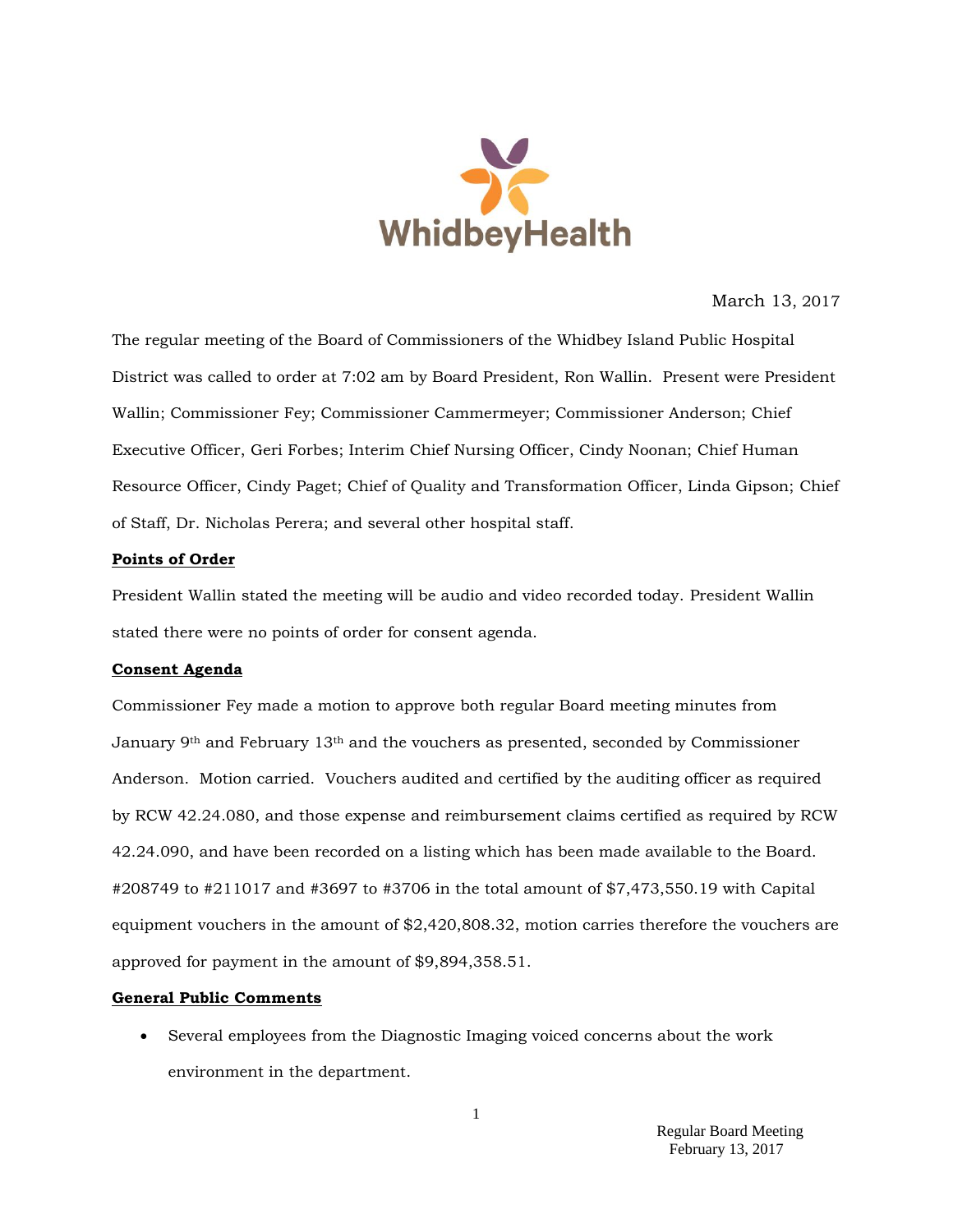#### **Medical Staff Report**

A. Chief of Staff Report

Dr. Nick Perera, Chief of Staff reported the following:

- o Tele-Psych services Go Live is scheduled for later this month.
- o OB Grand Rounds Presentation will be on March 15, 2017

Dr. Nicholas Perera presented the following policies for approval.

History and Physical Policy – Being tabled pending further discussion

Laboratory Reflex Protocol submitted for approval.

Commissioner Cammermeyer made a motion, seconded by Commissioner Fey to

approve Laboratory Reflex Protocol policy as presented. Motion carried.

Dr. Nicholas Perera presented the following policy for approval.

Providers Treating Family Policy

Commissioner Cammermeyer made a motion, seconded by Commissioner Fey to approve Providers Treating Family policy as presented. Motion carried.

Dr. Nicholas Perera presented the following Credentialing Bylaws for approval.

Revised Obstetrics/Gynecology Privileges

Commissioner Cammermeyer made a motion, seconded by Commissioner Fey to approve the Revised Obstetrics/Gynecology Privileges as presented. Motion carried.

Dr. Nicholas Perera presented the following Credentialing Bylaws for approval.

Bylaws Revisions for Telemedicine Staff

Commissioner Cammermeyer made a motion, seconded by Commissioner Fey to approve the Bylaws Revisions for Telemedicine Staff as presented. Motion carried. Dr. Nicholas Perera presented the following practitioners for initial appointments:

| Hansel Arroyo, MD   | Consulting |
|---------------------|------------|
| Nicole DiRienzo, MD | Consulting |
| Elton Smith, MD     | Consulting |
| Leena Sumitra, MD   | Consulting |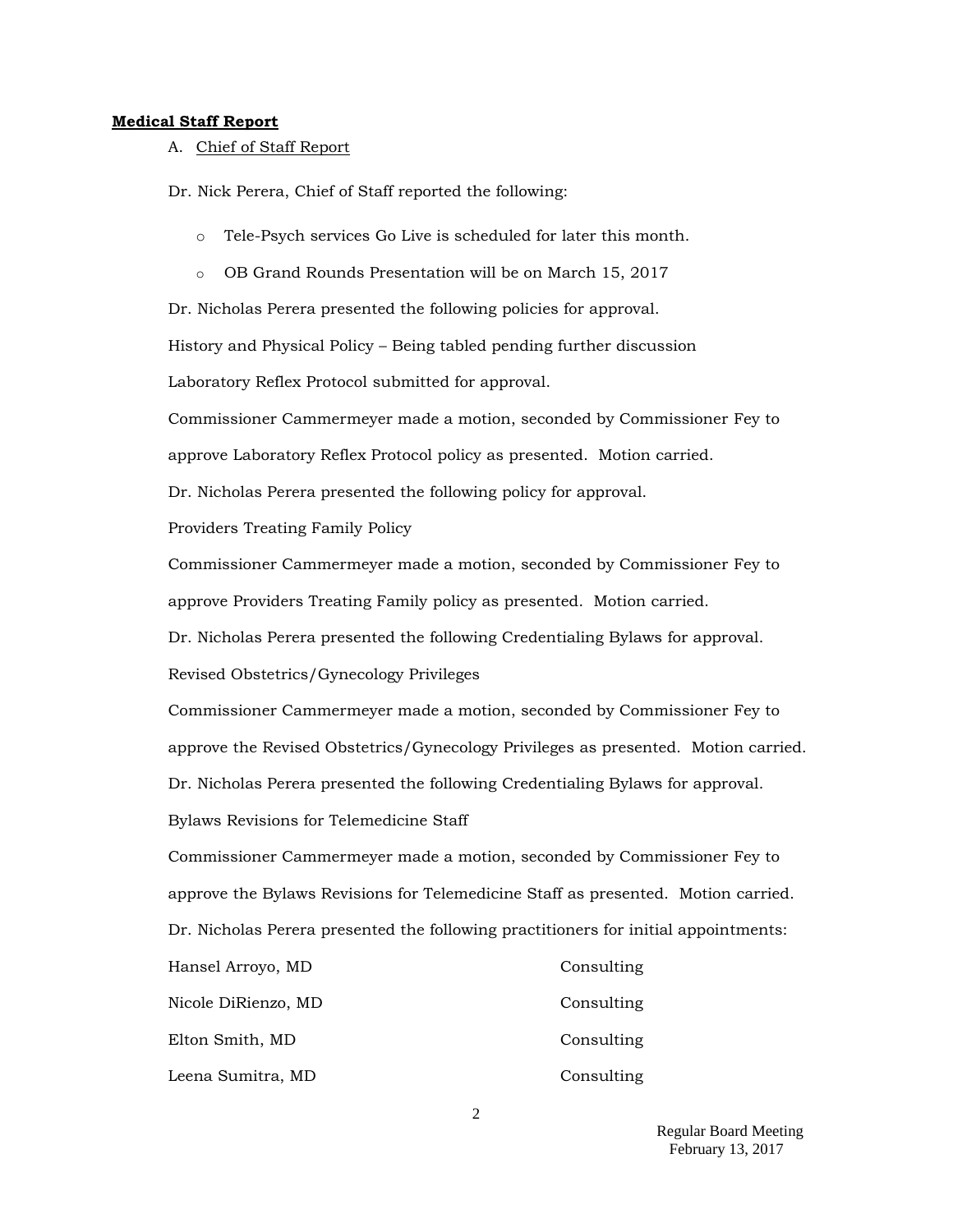Commissioner Cammermeyer made a motion, seconded by Commissioner Fey to approve initial consulting staff appointments as presented. Motion carried. Dr. Nicholas Perera presented the following advancement for approval: Somnath Prabhu, MD Courtesy Commissioner Cammermeyer made a motion, seconded by Commissioner Fey to approve advancement as presented. Motion carried. Dr. Nicholas Perera presented the following reappointments: Heather Good, PA-C Advanced Clinical Practitioner Samantha Lancaster, MD Courtesy Roderick Saxey, MD Courtesy Brian Tryon, MD Courtesy Commissioner Fey made a motion, seconded by Commissioner Cammermeyer to approve the provisional courtesy staff reappointments as presented. Motion carried. Dr. Nicholas Perera presented the following additional privileges: Chase Simpson, CRNA Courtesy Commissioner Fey made a motion, seconded by Commissioner Cammermeyer to approve the provisional courtesy staff reappointments as presented. Motion carried.

### **Staff and Status Reports from Administration**

#### A. Administrative Update

Geri Forbes, CEO reported the following:

- Dr. Jerry Sanders & Karla Jolley attended an annual assembly for Hospice of Palliative Care.
- Aging Mastery Program that was presented to the Oak Harbor Senior Center that was led by Physical Therapist Jennifer Leslie to work with the aging population to help support and encourage them to be more active and proactive in their own lives. Dr. Fred Wilson also discussed injury prevention such as falls in the aging community at the Oak Harbor Senior Services and Community Methodist church.

3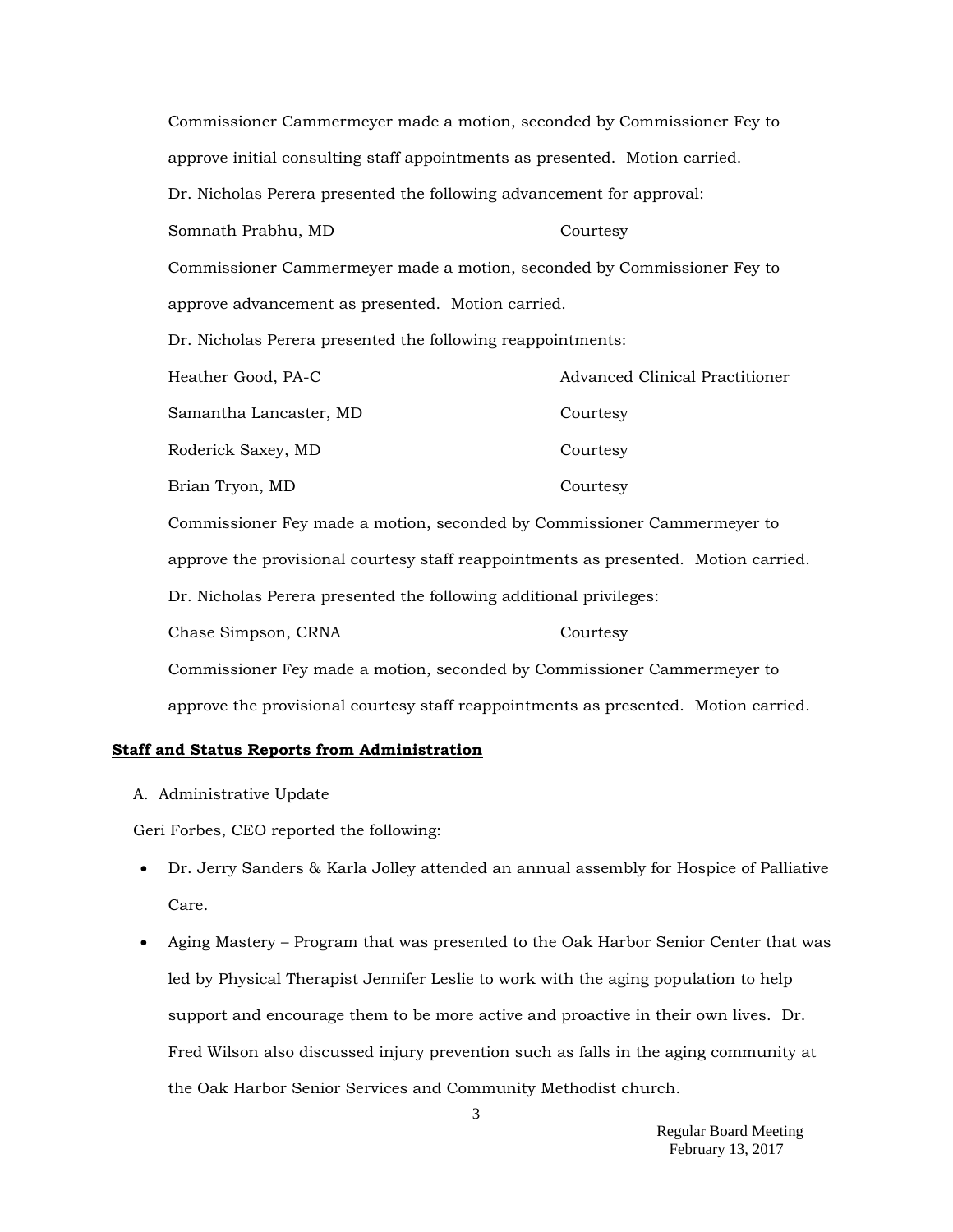- WhidbeyHealth was presented the Antimicrobial Stewardship Program Award from The Department of Health. Only 7 out of 39 critical access hospitals in the state made the honor roll. Thank you to Colleen Klamm.
- WhidbeyHealth Foundation's first Gala A Night in Tuscany will be held on May  $13<sup>th</sup>$  at 5:30pm. Email [tayloh@whidbeyhealth.org](mailto:tayloh@whidbeyhealth.org) for more information.
- Polly Harpole Hospital Guild Fundraiser is scheduled for May  $4<sup>th</sup>$  at 11:30am 2:00pm and will be held at the Whidbey Golf Club. Tickets are \$30.00 and available through the gift shop.
- WhidbeyHealth is bringing more education to managers and staff regarding documentation and laws.

## **Finance:**

Ron Telles, CFO discussed and presented the following financials for January 2017:

- Volumes at the clinics are going up.
- ER Visits have been strong. The highest levels over the last 2 years.
- Surgery and outpatient surgeries going up.
- Patient Days highest month within the last 2 years in January.
- Cash Flow dropped but now we are increasing.

### **Nursing:**

Cindy Noonan, Interim CNO discussed preparation for the upcoming move.

 Currently working on formulating a plan for the upcoming move such as training staff on new equipment. Staff will also be assigned to support roles to ensure extra hands are available to help move patients.

# **Board Items**

- Commissioner Cammermeyer discussed Washington State Board of Health decision to issue a report to the community on the effects of noise exposure on health. Commissioner Cammermeyer highlighted a few bullets points from the report.
- 4 Affordable Care Act discussion w/Representative Rick Larson. Rep. Larson encourages